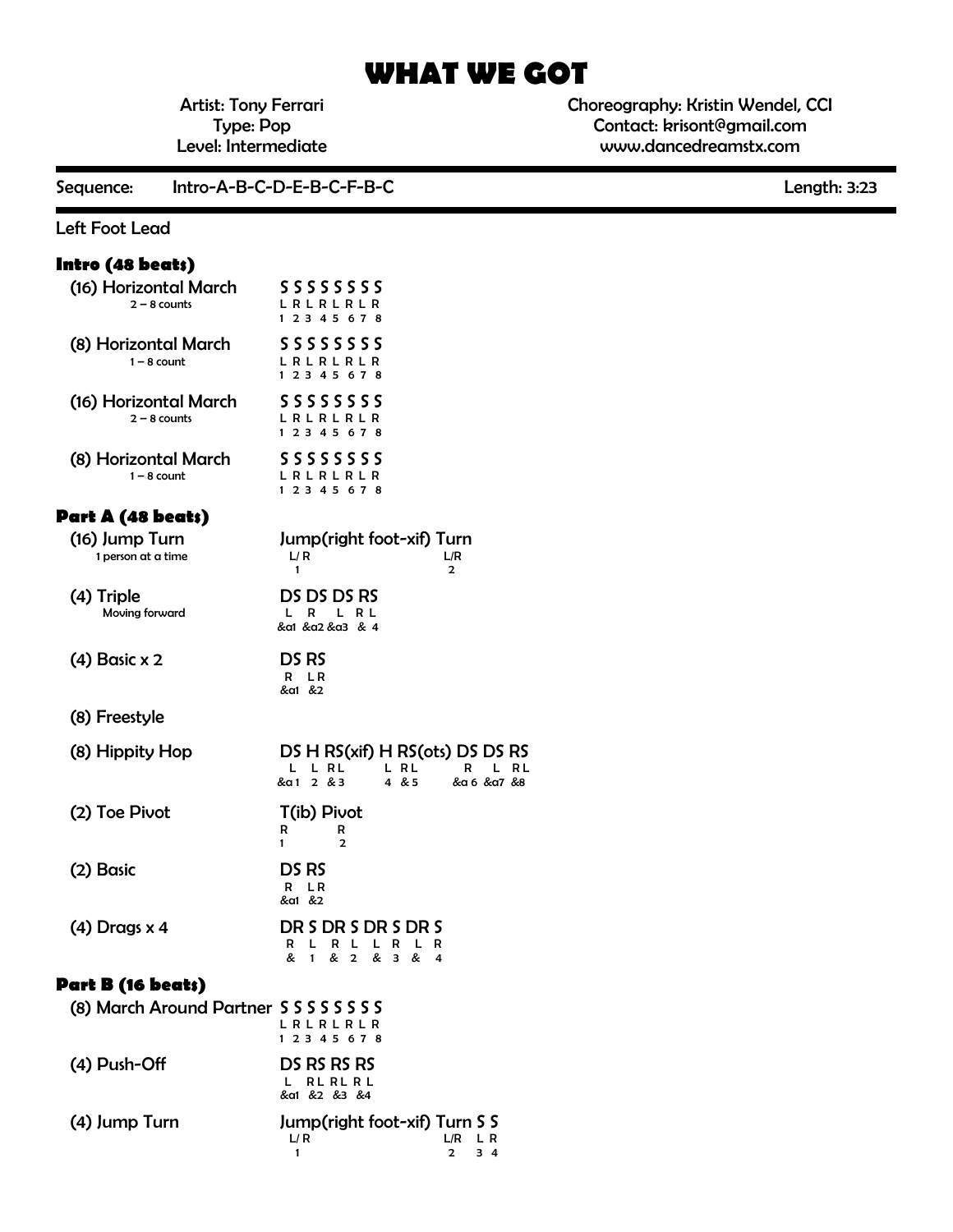# **Part C (32 beats)**

| (8) Rougie Triple                 | DS(ots) DS(xib) RS(xif) SL S(ots) DS(xif) DS DS RS<br>L<br>R<br>L R<br>R L<br>R<br>L<br>R LR<br>&a1<br>&a2<br>& 3<br>& 4<br>&α5<br>&a6 &a7 &8        |
|-----------------------------------|------------------------------------------------------------------------------------------------------------------------------------------------------|
| (4) 2 Fontanas                    | DS BR CLK/ CH<br>R<br>L<br>L/<br>R<br>&a1 &<br>2                                                                                                     |
| (2) Jump-Heel-Chug                | JMP(toes left, face corner) H(if, turn back to front) CH<br>L/R<br>R<br>R<br>&<br>$\mathbf{1}$<br>$\mathbf{2}$                                       |
| (2) Basic                         | DS RS<br>R L<br>L.<br>&a1 &2                                                                                                                         |
| (8) Samantha                      | DS DS(xif) Dr S(bk) Dr S(bk) R(bk) S DS DS RS<br>R<br>L.<br>R L<br>L R<br>L.<br>LR<br>R<br>R<br>- L<br>&a1 &a2<br>& 3<br>& 4<br>&<br>5 & α6 & α7 & 8 |
| $(8)$ Basic X 4                   | DS RS<br>L RL<br>&a1 &2                                                                                                                              |
| Part D (32 beats)                 |                                                                                                                                                      |
| <b>Group 1:</b>                   |                                                                                                                                                      |
| (4) Charleston                    | DS Tch(xif) S Tch S Tch(xib) S<br>L.<br>L.<br>R<br>R R L<br>R<br>&a1 &<br>2 & 3 &<br>4                                                               |
| $(4)$ Jump                        | Jump (fwd) Jump (back)<br>LR<br>LR<br>1<br>з                                                                                                         |
| (4) Charleston                    | DS Tch(xif) S Tch S Tch(xib) S<br>L.<br>R R L<br>R<br>L.<br>R<br>&<br>& 3 &<br>&a1<br>$\overline{2}$<br>4                                            |
| (4) 2 Basics                      | DS RS<br>L R L<br>&a1 & 2                                                                                                                            |
| <b>Repeat All</b>                 |                                                                                                                                                      |
| Group 2:                          |                                                                                                                                                      |
| (4) Push-Off<br>$(1/2$ turn left) | DS RS RS RS<br><b>RL RL RL</b><br>L<br>&a1 &2 &3 &4                                                                                                  |
| (2) Toe Pivot                     | T(ib) Pivot<br>R<br>R<br>1<br>2                                                                                                                      |
| (2) Body Roll                     |                                                                                                                                                      |
| (4) Push-Off<br>(full turn right) | DS RS RS RS<br>LR LR LR<br>R<br>&a1 &2 &3 &4                                                                                                         |
| (4) 2 Boogie Basics               | DS RS(xib)<br>R L<br>L.<br>&a1 & 2                                                                                                                   |
|                                   |                                                                                                                                                      |

Repeat All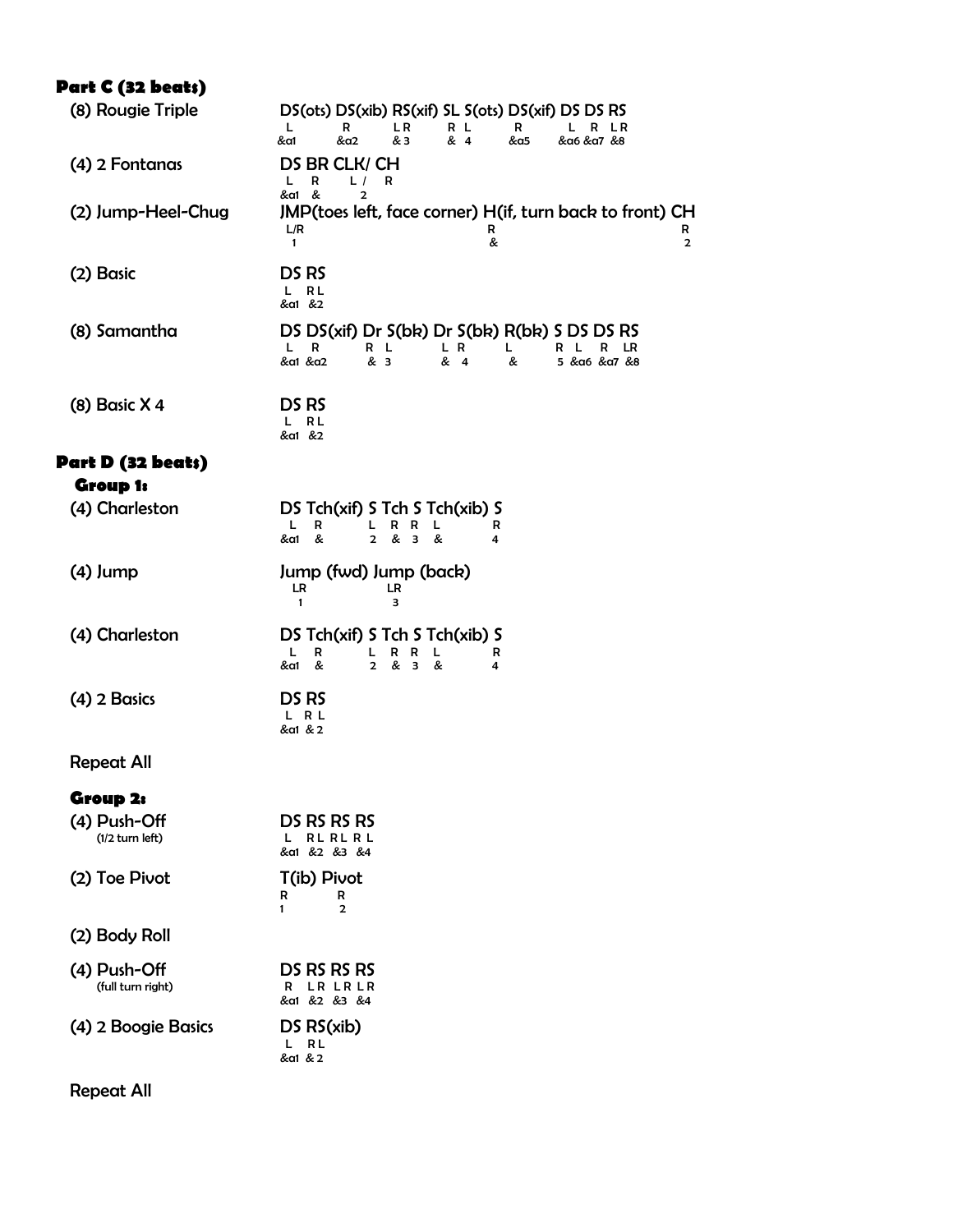#### **Group 3:**

| (4) Swing Your Partner | SSSS    |  |
|------------------------|---------|--|
| 1/2 way around         | LRLR    |  |
|                        | 1 2 3 4 |  |

(4) Shake Your Hips

Repeat Swing Your Partner

| $(4)$ 2 Basics | DS RS   |
|----------------|---------|
|                | L R L   |
|                | &a1 & 2 |

Repeat All

#### **Group 4:**

(4) Cross Hands Twice Above Head and then Twice Below Waist

(4) Bees Knees

(4) Cross Hands Twice Above Head and then Twice Below Waist

| (4) 2 Boogie Basics | DS RS(xib) |
|---------------------|------------|
|                     | L RL       |
|                     | &a1 & 2    |

Repeat All

#### **Part E (32 beats)**

| $(8)$ Joey x 2  | DS $B(xib) B(ots) B(ots) B(xib) B(ots) B$<br>R<br>R<br>&<br>&<br>&a1<br>$\mathbf{2}$               | R<br>&<br>з<br>4                                       |
|-----------------|----------------------------------------------------------------------------------------------------|--------------------------------------------------------|
| (8) Ghostbuster | DS DBL(xif) DBL(ots) S S S S lide DS DS RS<br>R<br>R<br>&α1 &α2<br>&a 3                            | RLR R<br>$\mathsf{L}$<br>R LR<br>& 4 & 5 & a6 & a7 & 8 |
| (8) Cowboy      | DS DS DS BR CLK DS(xif) RS RS RS<br>L R<br>R<br>L.<br>R.<br>&α1 &α2 &α3 &<br>&a5<br>$\overline{4}$ | LR LR LR<br>&6 &7 &8                                   |
| (4) MJ Pull     | $DS DS(xib)$ R H S<br>L R L<br>R<br>&a1 &a2<br>& 3 4                                               |                                                        |

(4) Arm Blades

**Repeat Part B:** March Around Partner, Push-Off, Jump Turn

**Repeat Part C:** Rougie Triple, 2 Fontanas, Jump-Heel-Chug, Basic, Samantha, 4 Basics